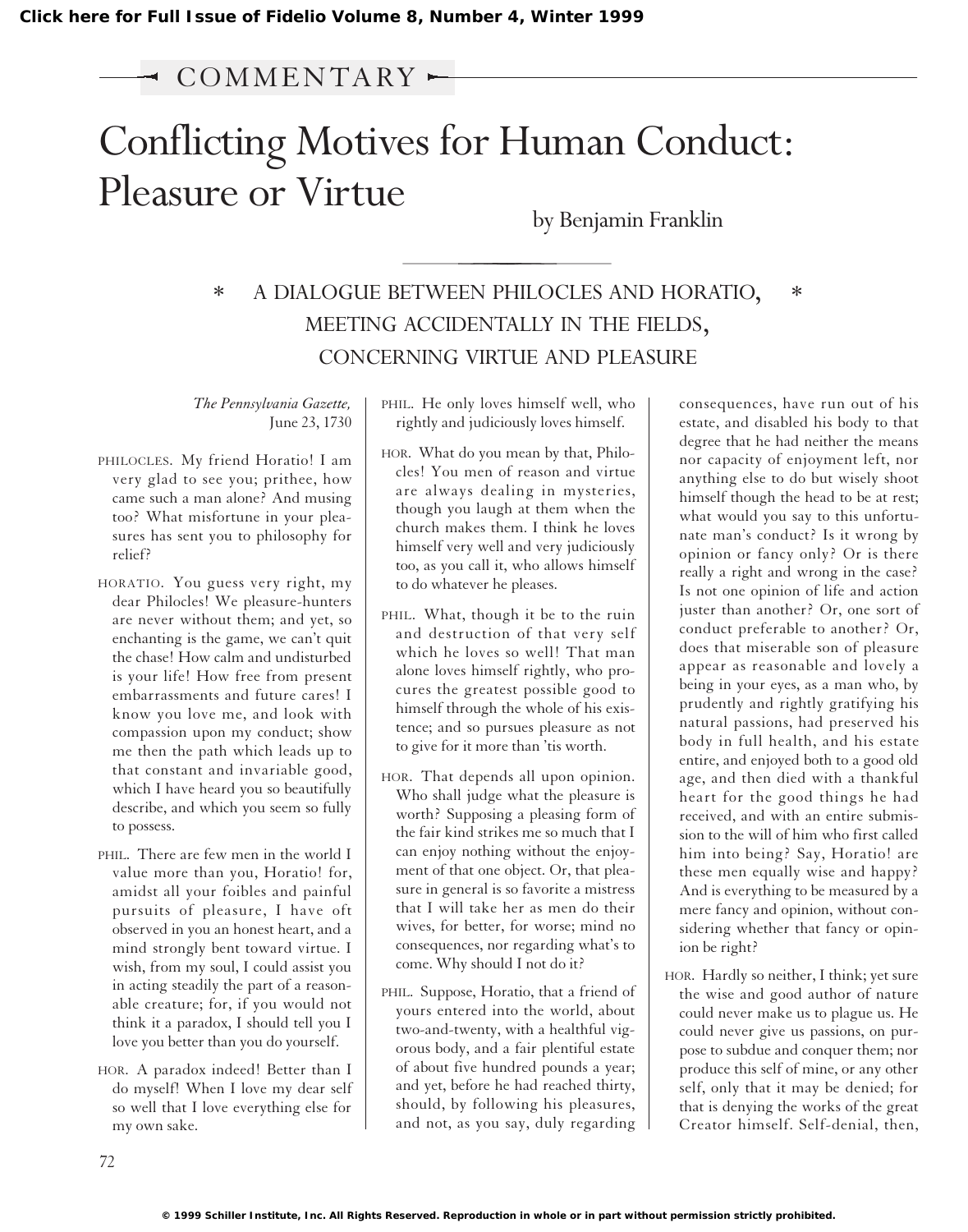which is what I suppose you mean by prudence, seems to me not only absurd, but very dishonorable to that Supreme wisdom and goodness, which is supposed to make so ridiculous and contradictious a creature, that must be always fighting with himself in order to be at rest, and undergo voluntary hardships in order to be happy. Are we created sick, only to be commanded to be sound? Are we born under one law, our passions, and yet bound to another, that of reason? Answer me, Philocles, for I am warmly concerned for the honor of nature, the Mother of us all.

- PHIL. I find, Horatio, my two characters have affrighted you; so that you decline the trial of what is good, by reason: And had rather make a bold attack upon Providence; the usual way of you gentlemen of fashion, who, when by living in defiance of the eternal rules of reason, you have plunged yourselves into a thousand difficulties, endeavor to make yourselves easy by throwing the burden upon nature. You are, Horatio, in a very miserable condition indeed; for you say you can't be happy if you control your passions; and you feel yourself miserable by an unrestrained gratification of them; so that here's evil, irremediable evil, either way.
- HOR. That is very true, at least it appears so to me. Pray, what have you to say, Philocles, in honor of nature or providence? Methinks I'm in pain for her. How do you rescue her poor lady!
- PHIL. This, my dear Horatio, I have to say: that what you find fault with and clamor against, as the most terrible evil in the world, self-denial, is really the greatest good, and the highest selfgratification: if, indeed, you use the word in the sense of some weak and sour moralists, and how much weaker Divines, you'll have just reason to laugh at it; but if you take it, as understood by philosophers and men of sense, you will presently see her charms, and fly to her embrace, notwithstanding her demure looks, as

absolutely necessary to produce even you own darling sole good, pleasure: for, self-denial is never a duty, or a reasonable action, but as it is a natural means of procuring more pleasure than you can taste without it so that this grave, saintlike guide to happiness, as rough and dreadful as she has been make to appear, is in truth the kindest and most beautiful mistress in the world.



- HOR. Prithee, Philocles! do not wrap yourself in allegory and metaphor. Why do you tease me thus? I long to be satisfied, what this philosophical self-denial is; the necessity and reason of it; I'm impatient, and all on fire; explain, therefore, in your beautiful, natural easy way of reasoning, what I'm to understand by this grave lady of yours, with so forbidding, downcast looks, and yet so absolutely necessary to my pleasures. I stand ready to embrace her; for you know, pleasure I court under all shapes and forms.
- PHIL. Attend then, and you'll see the reason of this philosophical selfdenial. There can be no absolute perfection in any creature; because every creature is derived, and dependent. No created being can be all-wise, allgood, and all-powerful, because his powers and capacities are finite and limited; consequently, whatever is created must in its own nature be subject to error, irregularity, excess, and

disorder. All intelligent, rational agents find in themselves a power of judging what kind of beings they are; what actions are proper to preserve them, and what consequences will generally attend them, what pleasures they are formed for, and to what degree their natures are capable of receiving them. All we have to do then, Horatio, is to consider, when we are surprised with a new object, and passionately desire to enjoy it, whether gratifying that passion be consistent with the gratifying other passions and appetites, equal if not more necessary to us. And whether it consists with our happiness tomorrow, next week, or next year; for, as we all wish to live, we are obliged by reason to take as much are for our future as our present happiness, and not build one upon the ruins of the other. But if, through the strength and consequences, we have erred and exceeded the bounds which nature or reason have set us, we are then, for our sakes, to refrain, or deny ourselves a present momentary pleasure for a future, constant, and durable one: so that this philosophical self-denial is only refusing to do an action which you strongly desire, because it is inconsistent with your health, fortunes, or circumstances in the world; or, in other words, because it would cost you more than it was worth. You would lose by it, as a man of pleasure. Thus you see, Horatio! that selfdenial is not only the most reasonable, but the most pleasant, thing in the world.

- HOR. We are just coming into town, so that we can't pursue this argument any further at present; you have said a great deal for nature, providence, and reason: Happy are they who can follow such divine guides.
- PHIL. Horatio! good night; I wish you wise in your pleasures.
- HOR. I wish, Philocles! I could be as wise in my pleasures as you are pleasantly wise; your wisdom is agreeable, your virtue is amiable, and your philosophy the highest luxury. Adieu! thou enchanting reasoner!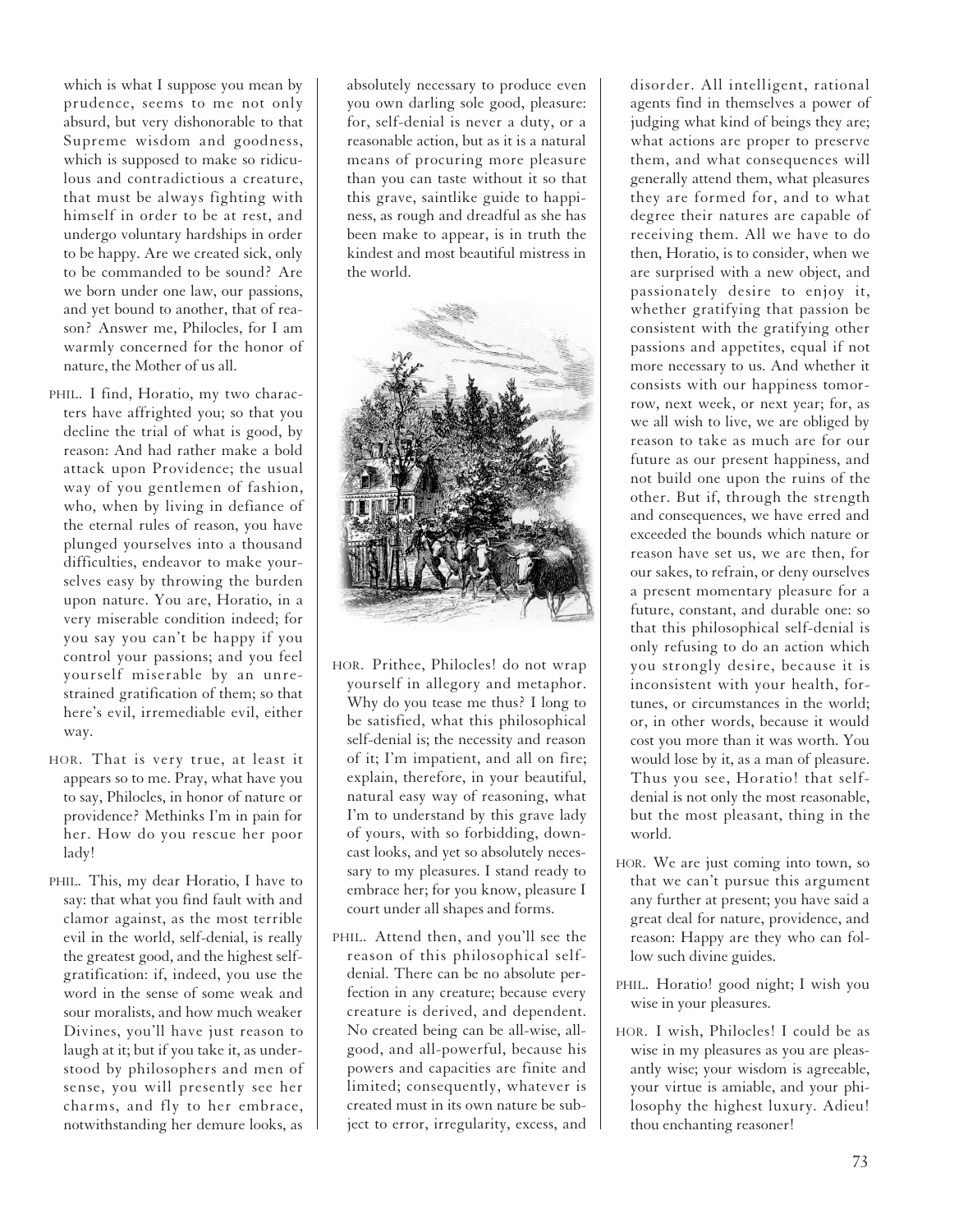#### \* A SECOND DIALOGUE BETWEEN PHILOCLES AND HORATIO, \* CONCERNING VIRTUE AND PLEASURE

### *The Pennsylvania Gazette,* July 9, 1730

- PHILOCLES. Dear Horatio! where hast thou been these three or four months? What new adventures have you fallen upon since I met you in these delightful, all-inspiring fields, and wondered how such a pleasure-hunter as you could bear being alone?
- HORATIO. O Philocles, thou best of friends, because a friend to reason and virtue, I am very glad to see you. Don't you remember, I told you then that some misfortunes in my pleasure had sent me to philosophy for relief? But now I do assure you, I can, without a sigh, leave other pleasures for those of philosophy; I can hear the word *Reason* mentioned, and virtue praised, without laughing. Don't I bid fair for conversion, think you?
- PHIL. Very fair, Horatio! for I remember the time when reason, virtue, and pleasure, were the same thing with you: when you counted nothing good but what pleased, nor any thing reasonable but what you got by; when you made a jest of a mind, and the pleasures of reflection, and elegantly placed your sole happiness, like the rest of the animal creation, in the gratifications of sense.
- HOR. I did so. But in our last conversation, when walking upon the brow of this hill, and looking down on that broad, rapid river, and yon widely extended beautifully varied plain, you taught me another doctrine. You showed me that self-denial, which above all things I abhorred, was really the greatest good, and the highest selfgratification, and absolutely necessary to produce even my own darling sole good, pleasure.
- PHIL. True, I told you that self-denial was never a duty but when it was a natural means of procuring more pleasure than we could taste without it; that as we all

strongly desire to live, and to live only to enjoy, we should take as much care about our future as our present happiness, and not build one upon the ruins of the other; that we should look to the end, and regard consequences; and if, through want of attention, we had erred, and exceeded the bounds which nature had set us, we were then obliged, for our own sakes, to refrain or deny ourselves a momentary pleasure for a future, constant, and durable good.

HOR. You have shown, Philocles, that self-denial, which weak or interested



men have rendered the most forbidding, is really the most delightful and amiable, the most reasonable and pleasant thing in the world. In a word, if I understand you aright, self-denial is in truth, self-recognising, selfacknowledging, or self-owning. But now, my friend! you are to perform another promise, and show me the path which leads up to that constant, durable, and invariable good, which I have heard you so beautifully describe, and which you seem so fully to possess: Is not this good of yours a mere chimera? Can anything be constant in a world which is eternally changing and which appears to exist by an everlasting revolution of one thing into

another, and where everything without us, and everything within us, is in perpetual motion? What is this constant, durable good, then, of yours? Prithee, satisfy my soul, for I'm all on fire and impatient to enjoy her. Produce this eternal blooming Goddess with never-fading charms, and see whether I won't embrace her with as much eagerness and rapture as you.

- PHIL. You seem enthusiastically warm, Horatio; I will wait till you are cool enough to attend to the sober, dispassionate voice of reason.
- HOR. You mistake me, my dear Philocles! my warmth is not so great as to run away with my reason; it is only just raised enough to open my faculties and fit them to receive those eternal truths, and that durable good, which you so triumphantly boasted of. Begin, then; I'm prepared.
- PHIL. I will. I believe, Horatio, with all your skepticism about you, you will allow that good to be constant which is never absent from you, and that to be durable, which never ends but with your being.
- HOR. Yes, go on.
- PHIL. That can never be the good of a creature, which, when present, the creature may be miserable, and when absent, is certainly so.
- HOR. I think not; but pray explain what you mean; for I am not much used to this abstract way of reasoning.
- PHIL. I mean all the pleasures of sense. The good of man cannot consist in the mere pleasures of sense; because, when any one of those objects which you love is absent, or can't be come at, you are certainly miserable; and if the faculty be impaired, though the object be present, you can't enjoy it. So that this sensual good depends upon a thousand things without and within you, and all out of your power. Can this then be the good of man? Say, Horatio! what